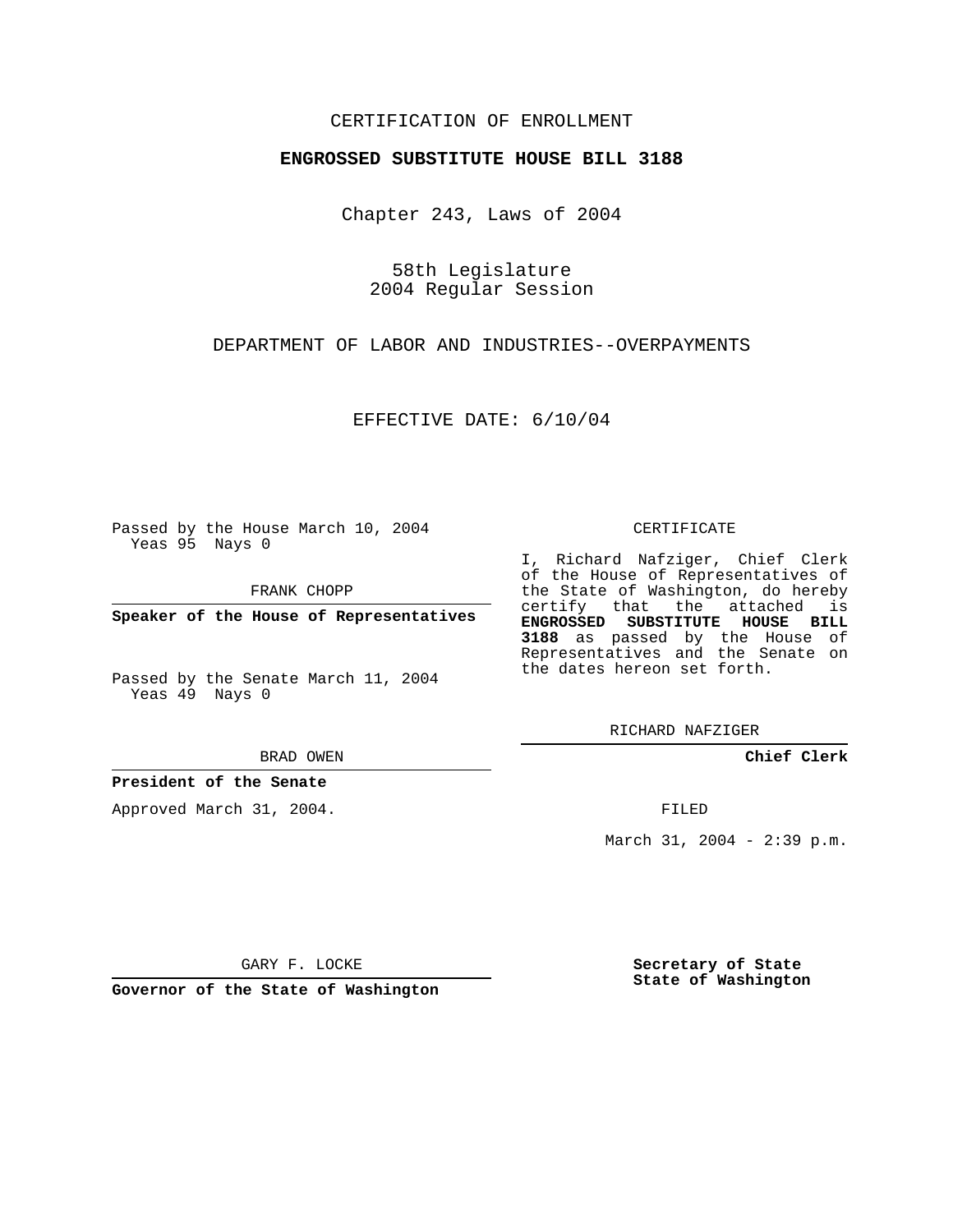# **ENGROSSED SUBSTITUTE HOUSE BILL 3188** \_\_\_\_\_\_\_\_\_\_\_\_\_\_\_\_\_\_\_\_\_\_\_\_\_\_\_\_\_\_\_\_\_\_\_\_\_\_\_\_\_\_\_\_\_

\_\_\_\_\_\_\_\_\_\_\_\_\_\_\_\_\_\_\_\_\_\_\_\_\_\_\_\_\_\_\_\_\_\_\_\_\_\_\_\_\_\_\_\_\_

Passed Legislature - 2004 Regular Session

#### **State of Washington 58th Legislature 2004 Regular Session**

**By** House Committee on Commerce & Labor (originally sponsored by Representatives Conway and Wood)

READ FIRST TIME 02/06/04.

 AN ACT Relating to liability to the department of labor and industries for premiums, overpayments, and penalties; amending RCW 51.08.177, 51.12.070, 51.36.110, 51.32.240, and 51.52.050; adding new sections to chapter 51.48 RCW; adding a new section to chapter 51.16 RCW; and creating new sections.

6 BE IT ENACTED BY THE LEGISLATURE OF THE STATE OF WASHINGTON:

 7 **Sec. 1.** RCW 51.08.177 and 1986 c 9 s 3 are each amended to read as 8 follows:

 9 "Successor" means any person to whom a taxpayer quitting, selling 10 out, exchanging, or disposing of a business sells or otherwise conveys, 11 directly or indirectly, in bulk and not in the ordinary course of the 12 taxpayer's business, a major part of the ((materials, supplies, 13 merchandise, inventory, fixtures, or equipment)) property, whether real 14 or personal, tangible or intangible, of the taxpayer.

15 **Sec. 2.** RCW 51.12.070 and 1981 c 128 s 4 are each amended to read 16 as follows:

17 The provisions of this title ((shall)) apply to all work done by 18 contract; the person, firm, or corporation who lets a contract for such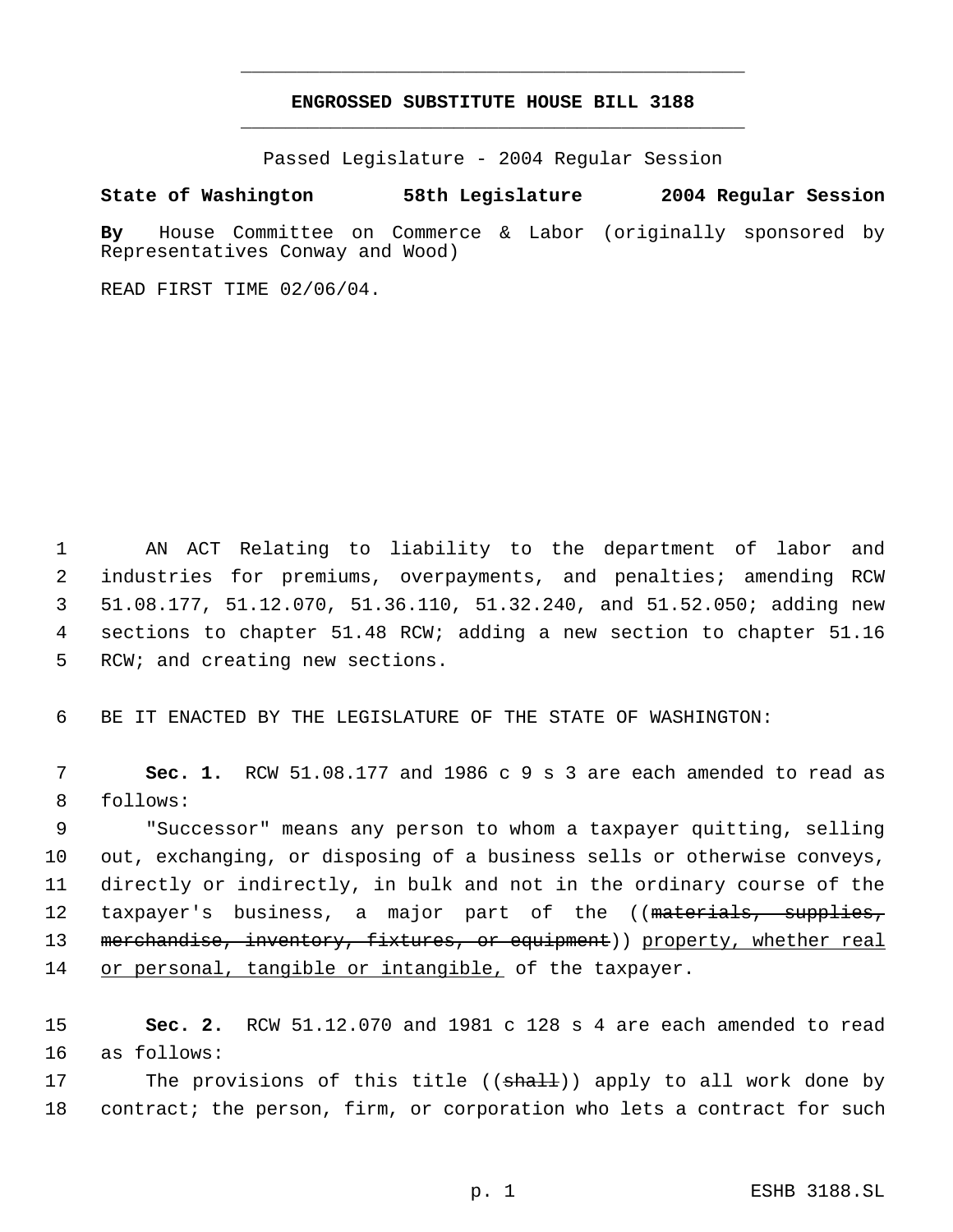1 work ((shall be)) is responsible primarily and directly for all 2 premiums upon the work. The contractor and any subcontractor ((shall be)) are subject to the provisions of this title and the person, firm, 4 or corporation letting the contract ((shall be)) is entitled to collect from the contractor the full amount payable in premiums and the 6 contractor in turn  $((shall-be))$  is entitled to collect from the subcontractor his or her proportionate amount of the payment.

 For the purposes of this section, a contractor registered under 9 chapter 18.27 RCW or licensed under chapter 19.28 RCW ((shall not be)) 10 is not responsible for any premiums upon the work of any subcontractor if:

 (1) The subcontractor is currently engaging in a business which is registered under chapter 18.27 RCW or licensed under chapter 19.28 RCW; (2) The subcontractor has a principal place of business which would be eligible for a business deduction for internal revenue service tax purposes other than that furnished by the contractor for which the business has contracted to furnish services;

 (3) The subcontractor maintains a separate set of books or records 19 that reflect all items of income and expenses of the business;  $((and))$ (4) The subcontractor has contracted to perform:

(a) The work of a contractor as defined in RCW 18.27.010; or

 (b) The work of installing wires or equipment to convey electric current or installing apparatus to be operated by such current as it 24 pertains to the electrical industry as described in chapter 19.28 RCW: and

 (5) The subcontractor has an industrial insurance account in good 27 standing with the department or is a self-insurer. For the purposes of 28 this subsection, a contractor may consider a subcontractor's account to be in good standing if, within a year prior to letting the contract or master service agreement, and at least once a year thereafter, the contractor has verified with the department that the account is in good standing and the contractor has not received written notice from the department that the subcontractor's account status has changed. Acceptable documentation of verification includes a department document which includes an issued date or a dated printout of information from the department's internet web site showing a subcontractor's good standing. The department shall develop an approach to provide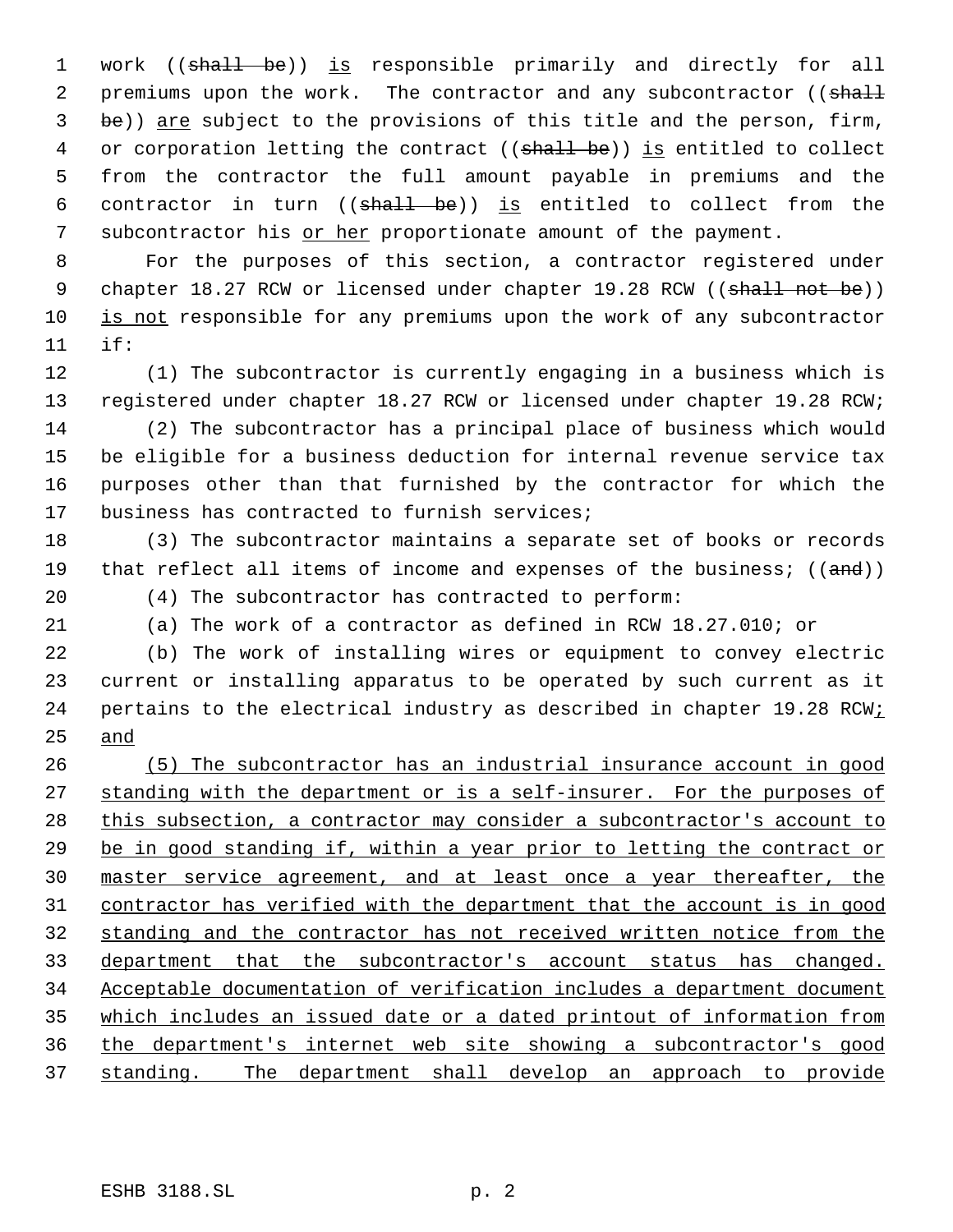contractors with verification of the date of inquiries validating that 2 the subcontractor's account is in good standing.

3 It ((shall be)) is unlawful for any county, city, or town to issue a construction building permit to any person who has not submitted to the department an estimate of payroll and paid premium thereon as 6 provided by chapter 51.16 RCW of this title or proof ((that such person has qualified)) of qualification as a self-insurer.

 NEW SECTION. **Sec. 3.** A new section is added to chapter 51.48 RCW to read as follows:

 (1) Upon termination, dissolution, or abandonment of a corporate or limited liability company business, any officer, member, manager, or other person having control or supervision of payment and/or reporting of industrial insurance, or who is charged with the responsibility for the filing of returns, is personally liable for any unpaid premiums and interest and penalties on those premiums if such officer or other person willfully fails to pay or to cause to be paid any premiums due the department under chapter 51.16 RCW.

 For purposes of this subsection "willfully fails to pay or to cause to be paid" means that the failure was the result of an intentional, conscious, and voluntary course of action.

 (2) The officer, member, manager, or other person is liable only for premiums that became due during the period he or she had the control, supervision, responsibility, or duty to act for the corporation described in subsection (1) of this section, plus interest and penalties on those premiums.

 (3) The officer, member, manager, or other person is not liable if that person is not exempt from mandatory coverage under RCW 51.12.020 and was directed not to pay the employer's premiums by someone who is exempt.

 (4) The officer, member, manager, or other person is not liable if all of the assets of the corporation or limited liability company have been applied to its debts through bankruptcy or receivership.

 (5) Any person having been issued a notice of assessment under this section is entitled to the appeal procedures under RCW 51.48.131.

 (6) This section does not relieve the corporation or limited liability company of its liabilities under Title 51 RCW or otherwise impair other tax collection remedies afforded by law.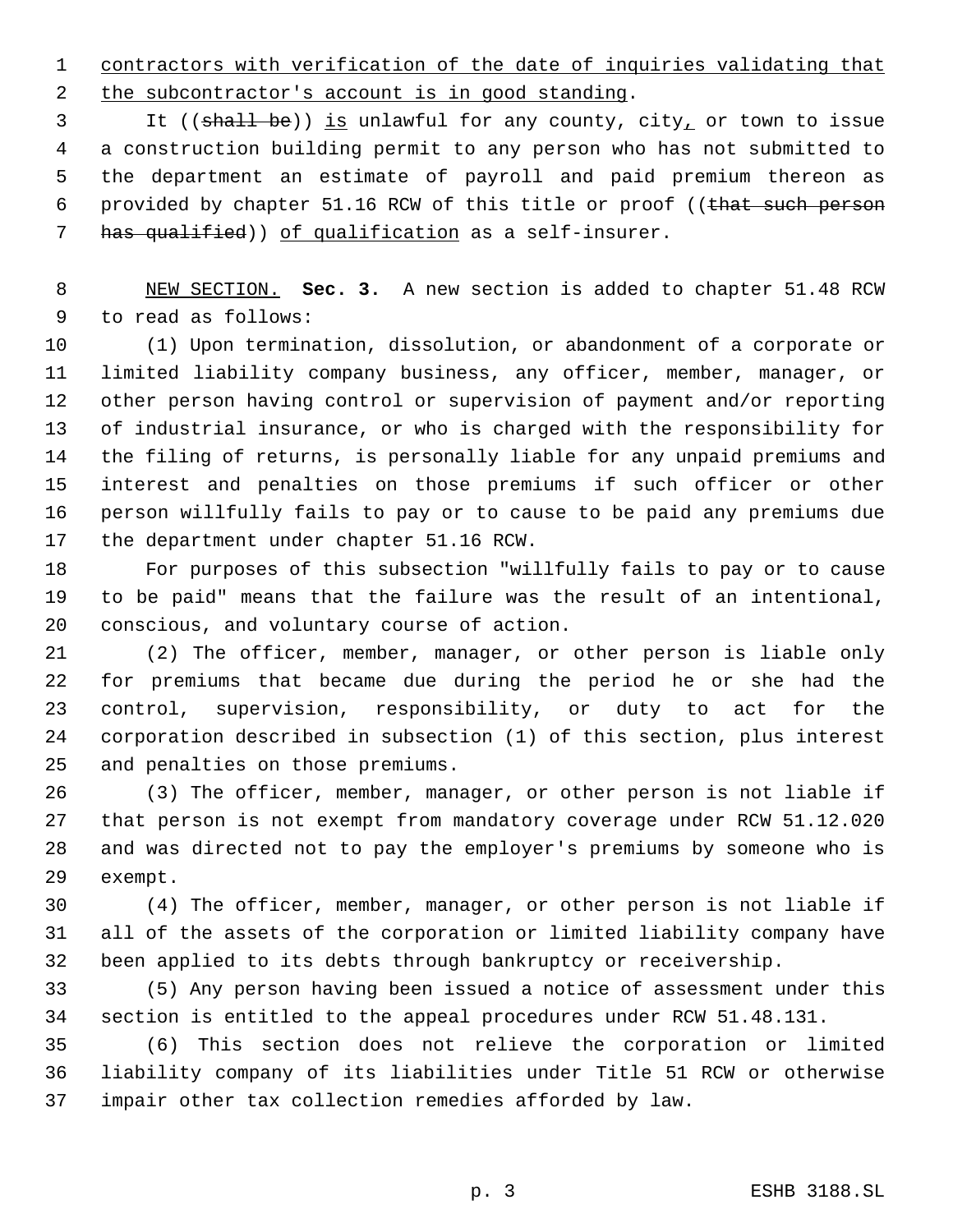(7) Collection authority and procedures prescribed in this chapter apply to collections under this section.

 NEW SECTION. **Sec. 4.** A new section is added to chapter 51.16 RCW to read as follows:

 The department shall, working with business associations and other employer and employee groups when practical, publish information and provide training to promote understanding of the premium liability that may be incurred under this chapter.

 NEW SECTION. **Sec. 5.** A new section is added to chapter 51.48 RCW to read as follows:

 The department shall, working with business associations and other employer and employee groups when practical, publish information and provide training to promote understanding of the premium liability that may be incurred under this chapter.

 **Sec. 6.** RCW 51.36.110 and 1994 c 154 s 312 are each amended to read as follows:

 The director of the department of labor and industries or the director's authorized representative shall have the authority to:

 (1) Conduct audits and investigations of providers of medical, chiropractic, dental, vocational, and other health services furnished to industrially injured workers pursuant to Title 51 RCW. In the conduct of such audits or investigations, the director or the director's authorized representatives may examine all records, or portions thereof, including patient records, for which services were rendered by a health services provider and reimbursed by the department, notwithstanding the provisions of any other statute which may make or purport to make such records privileged or confidential: PROVIDED, That no original patient records shall be removed from the premises of the health services provider, and that the disclosure of any records or information obtained under authority of this section by the department of labor and industries is prohibited and constitutes a violation of RCW 42.52.050, unless such disclosure is directly connected to the official duties of the department: AND PROVIDED FURTHER, That the disclosure of patient information as required under this section shall not subject any physician or other health services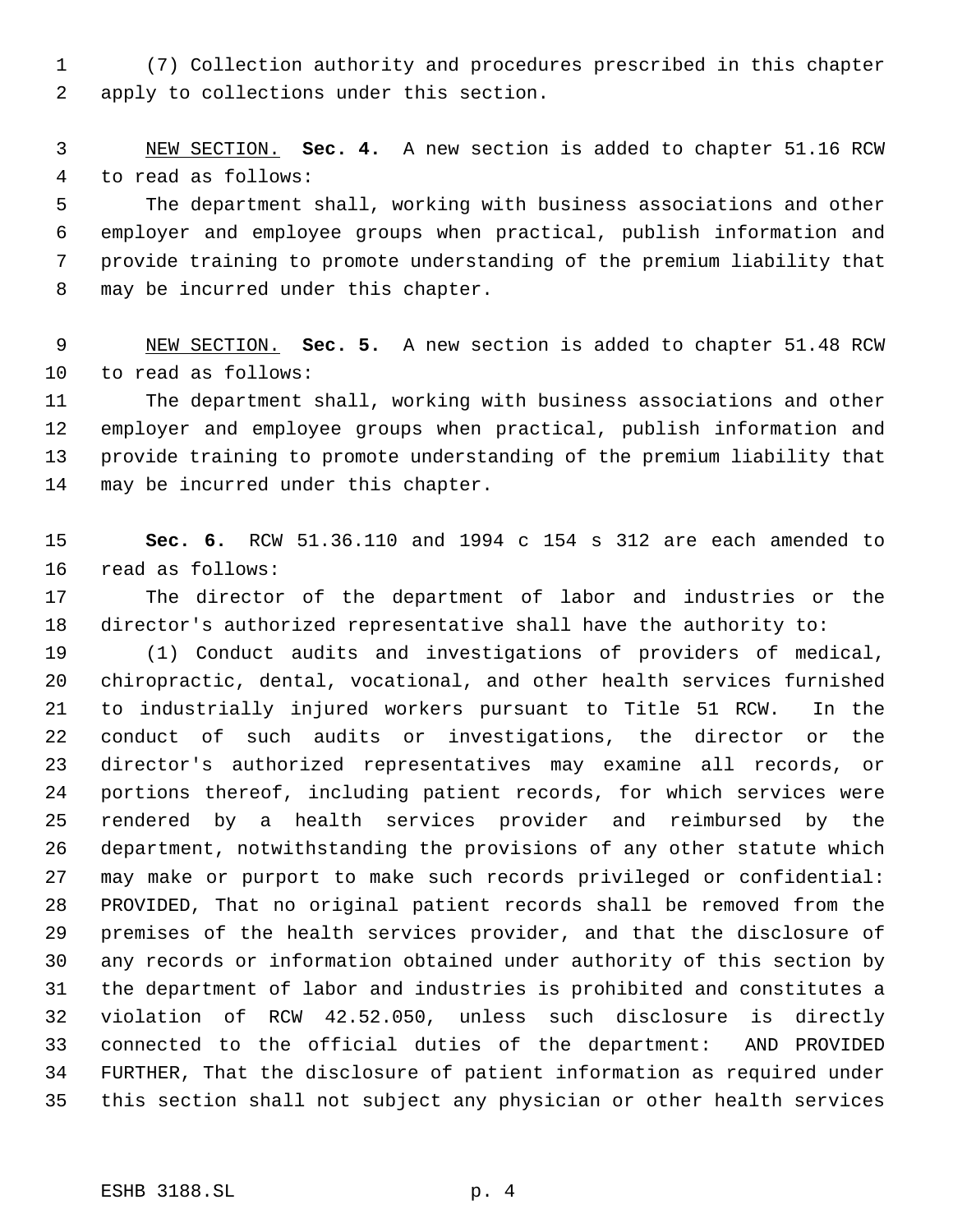provider to any liability for breach of any confidential relationships between the provider and the patient: AND PROVIDED FURTHER, That the director or the director's authorized representative shall destroy all copies of patient medical records in their possession upon completion of the audit, investigation, or proceedings;

 (2) Approve or deny applications to participate as a provider of services furnished to industrially injured workers pursuant to Title 51 8 RCW; ((and))

 (3) Terminate or suspend eligibility to participate as a provider of services furnished to industrially injured workers pursuant to Title 51 RCW; and

12 (4) Pursue collection of unpaid overpayments and/or penalties plus 13 interest accrued from health care providers pursuant to RCW 51.32.240(6).

 **Sec. 7.** RCW 51.32.240 and 2001 c 146 s 10 are each amended to read as follows:

 (1)(a) Whenever any payment of benefits under this title is made because of clerical error, mistake of identity, innocent misrepresentation by or on behalf of the recipient thereof mistakenly acted upon, or any other circumstance of a similar nature, all not 21 induced by ((fraud)) willful misrepresentation, the recipient thereof shall repay it and recoupment may be made from any future payments due to the recipient on any claim with the state fund or self-insurer, as the case may be. The department or self-insurer, as the case may be, must make claim for such repayment or recoupment within one year of the making of any such payment or it will be deemed any claim therefor has been waived.

 (b) Except as provided in subsections (3), (4), and (5) of this 29 section, the department may only assess an overpayment of benefits because of adjudicator error when the order upon which the overpayment is based is not yet final as provided in RCW 51.52.050 and 51.52.060. "Adjudicator error" includes the failure to consider information in the claim file, failure to secure adequate information, or an error in judgment.

 (c) The director, pursuant to rules adopted in accordance with the procedures provided in the administrative procedure act, chapter 34.05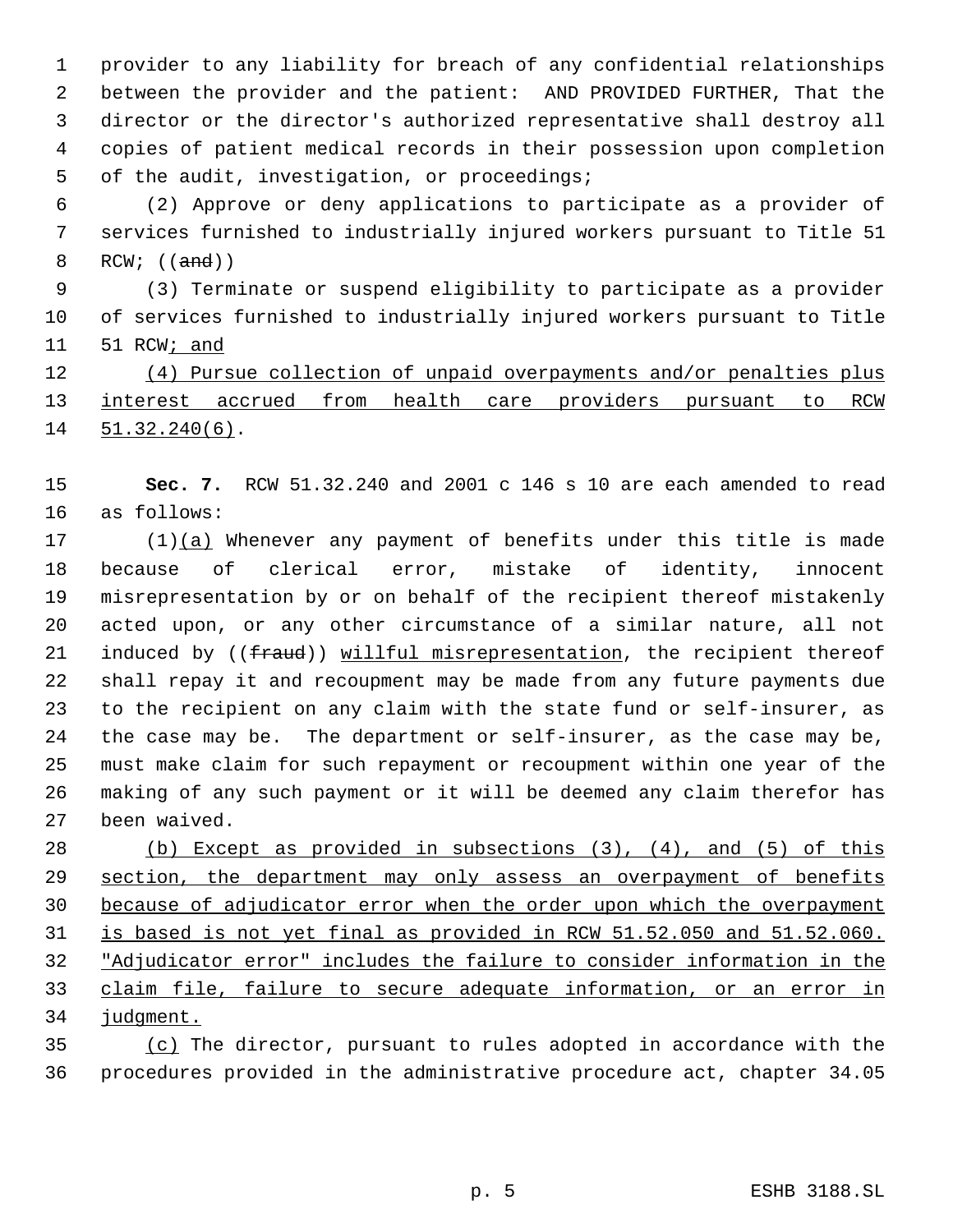RCW, may exercise his discretion to waive, in whole or in part, the amount of any such timely claim where the recovery would be against equity and good conscience.

 (2) Whenever the department or self-insurer fails to pay benefits because of clerical error, mistake of identity, or innocent misrepresentation, all not induced by recipient ((fraud)) willful misrepresentation, the recipient may request an adjustment of benefits to be paid from the state fund or by the self-insurer, as the case may be, subject to the following:

 (a) The recipient must request an adjustment in benefits within one year from the date of the incorrect payment or it will be deemed any claim therefore has been waived.

 (b) The recipient may not seek an adjustment of benefits because of adjudicator error. Adjustments due to adjudicator error are addressed 15 by the filing of a written request for reconsideration with the 16 department of labor and industries or an appeal with the board of 17 industrial insurance appeals within sixty days from the date the order is communicated as provided in RCW 51.52.050. "Adjudicator error" includes the failure to consider information in the claim file, failure to secure adequate information, or an error in judgment.

 (3) Whenever the department issues an order rejecting a claim for benefits paid pursuant to RCW 51.32.190 or 51.32.210, after payment for temporary disability benefits has been paid by a self-insurer pursuant to RCW 51.32.190(3) or by the department pursuant to RCW 51.32.210, the recipient thereof shall repay such benefits and recoupment may be made from any future payments due to the recipient on any claim with the state fund or self-insurer, as the case may be. The director, under rules adopted in accordance with the procedures provided in the administrative procedure act, chapter 34.05 RCW, may exercise discretion to waive, in whole or in part, the amount of any such payments where the recovery would be against equity and good conscience.

 (4) Whenever any payment of benefits under this title has been made pursuant to an adjudication by the department or by order of the board or any court and timely appeal therefrom has been made where the final decision is that any such payment was made pursuant to an erroneous adjudication, the recipient thereof shall repay it and recoupment may be made from any future payments due to the recipient on any claim with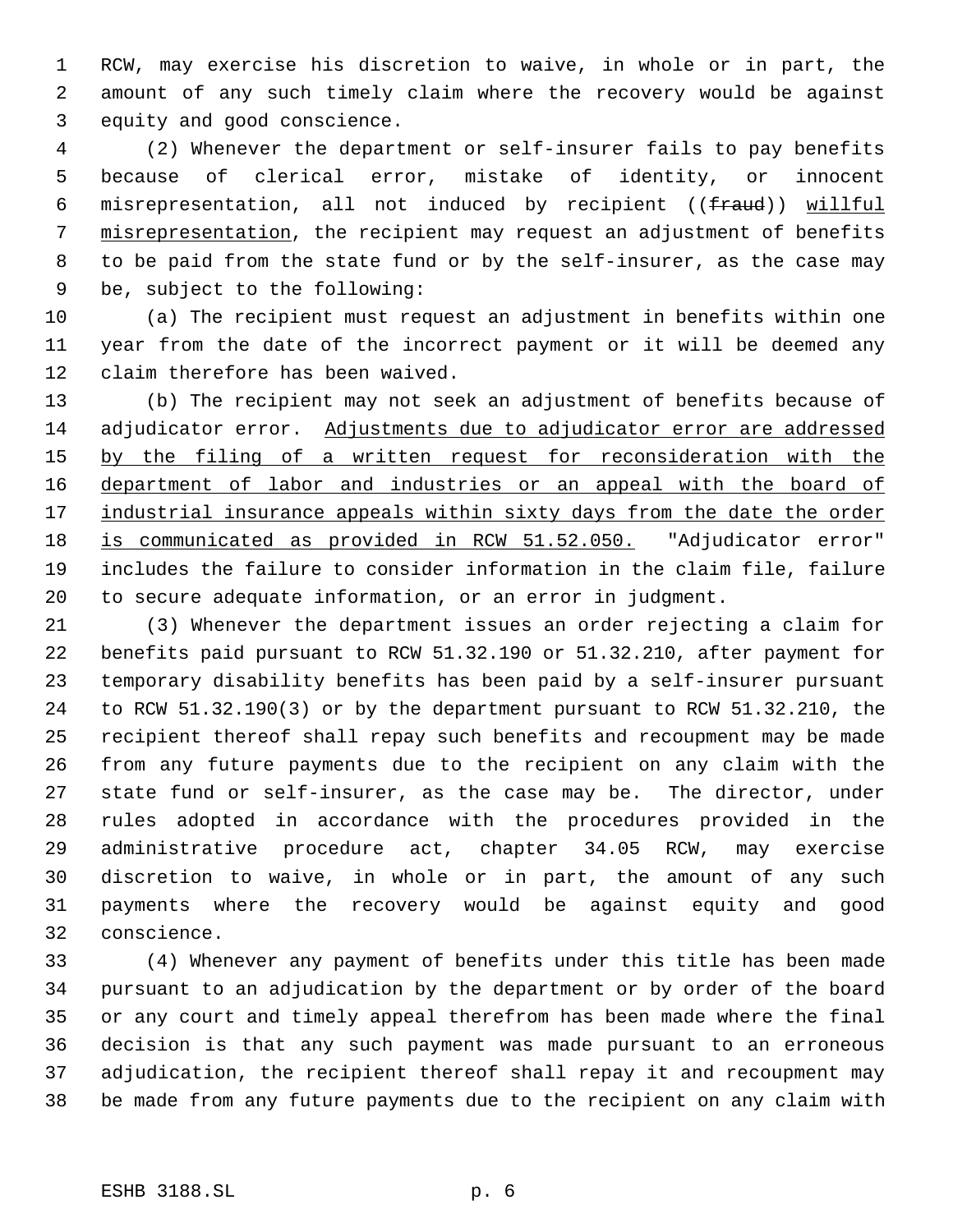the state fund or self-insurer, as the case may be. The director, pursuant to rules adopted in accordance with the procedures provided in the administrative procedure act, chapter 34.05 RCW, may exercise his discretion to waive, in whole or in part, the amount of any such payments where the recovery would be against equity and good conscience.

 (5)(a) Whenever any payment of benefits under this title has been 8 induced by ((fraud)) willful misrepresentation the recipient thereof shall repay any such payment together with a penalty of fifty percent of the total of any such payments and the amount of such total sum may be recouped from any future payments due to the recipient on any claim 12 with the state fund or self-insurer against whom the ((fraud)) willful 13 misrepresentation was committed, as the case may be, and the amount of such penalty shall be placed in the supplemental pension fund. Such repayment or recoupment must be demanded or ordered within three years 16 of the discovery of the ((fraud)) willful misrepresentation.

 (b) For purposes of this subsection (5), it is willful misrepresentation for a person to obtain payments or other benefits under this title in an amount greater than that to which the person otherwise would be entitled. Willful misrepresentation includes:

(i) Willful false statement; or

 (ii) Willful misrepresentation, omission, or concealment of any material fact.

 (c) For purposes of this subsection (5), "willful" means a conscious or deliberate false statement, misrepresentation, omission, 26 or concealment of a material fact with the specific intent of obtaining, continuing, or increasing benefits under this title.

 (d) For purposes of this subsection (5), failure to disclose a work-type activity must be willful in order for a misrepresentation to have occurred.

 (e) For purposes of this subsection (5), a material fact is one which would result in additional, increased, or continued benefits, including but not limited to facts about physical restrictions, or work-type activities which either result in wages or income or would be 35 reasonably expected to do so. Wages or income include the receipt of any goods or services. For a work-type activity to be reasonably 37 expected to result in wages or income, a pattern of repeated activity must exist. For those activities that would reasonably be expected to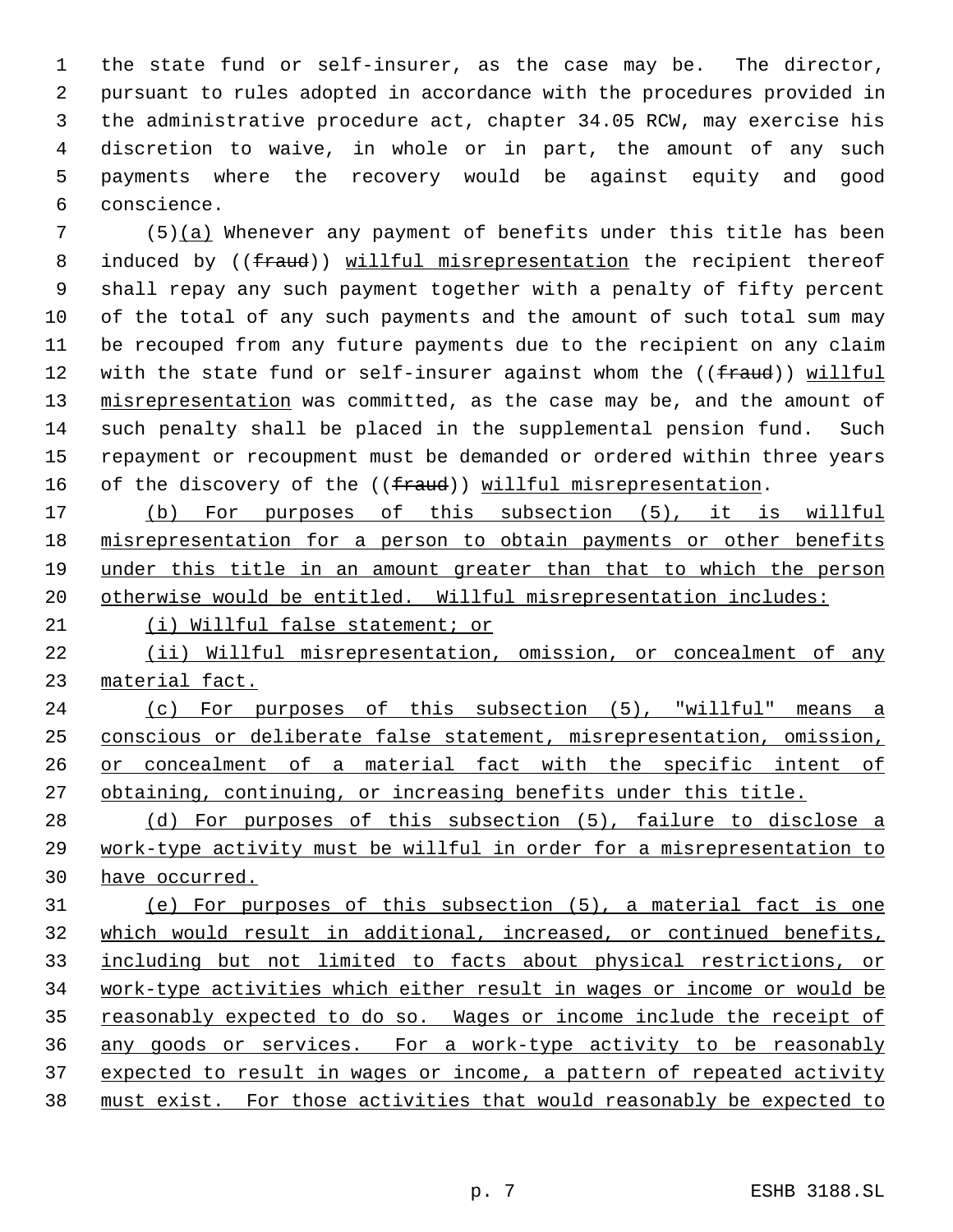1 result in wages or produce income, but for which actual wage or income 2 information cannot be reasonably determined, the department shall impute wages pursuant to RCW 51.08.178(4).

 (6) The worker, beneficiary, or other person affected thereby shall have the right to contest an order assessing an overpayment pursuant to this section in the same manner and to the same extent as provided under RCW 51.52.050 and 51.52.060. In the event such an order becomes final under chapter 51.52 RCW and notwithstanding the provisions of subsections (1) through (5) of this section, the director, director's designee, or self-insurer may file with the clerk in any county within the state a warrant in the amount of the sum representing the unpaid overpayment and/or penalty plus interest accruing from the date the order became final. The clerk of the county in which the warrant is filed shall immediately designate a superior court cause number for such warrant and the clerk shall cause to be entered in the judgment docket under the superior court cause number assigned to the warrant, the name of the worker, beneficiary, or other person mentioned in the warrant, the amount of the unpaid overpayment and/or penalty plus interest accrued, and the date the warrant was filed. The amount of the warrant as docketed shall become a lien upon the title to and interest in all real and personal property of the worker, beneficiary, or other person against whom the warrant is issued, the same as a judgment in a civil case docketed in the office of such clerk. The sheriff shall then proceed in the same manner and with like effect as prescribed by law with respect to execution or other process issued against rights or property upon judgment in the superior court. Such warrant so docketed shall be sufficient to support the issuance of writs of garnishment in favor of the department or self-insurer in the manner provided by law in the case of judgment, wholly or partially unsatisfied. The clerk of the court shall be entitled to a filing fee under RCW 36.18.012(10), which shall be added to the amount of the warrant. A copy of such warrant shall be mailed to the worker, beneficiary, or other person within three days of filing with the clerk.

 The director, director's designee, or self-insurer may issue to any person, firm, corporation, municipal corporation, political subdivision of the state, public corporation, or agency of the state, a notice to withhold and deliver property of any kind if there is reason to believe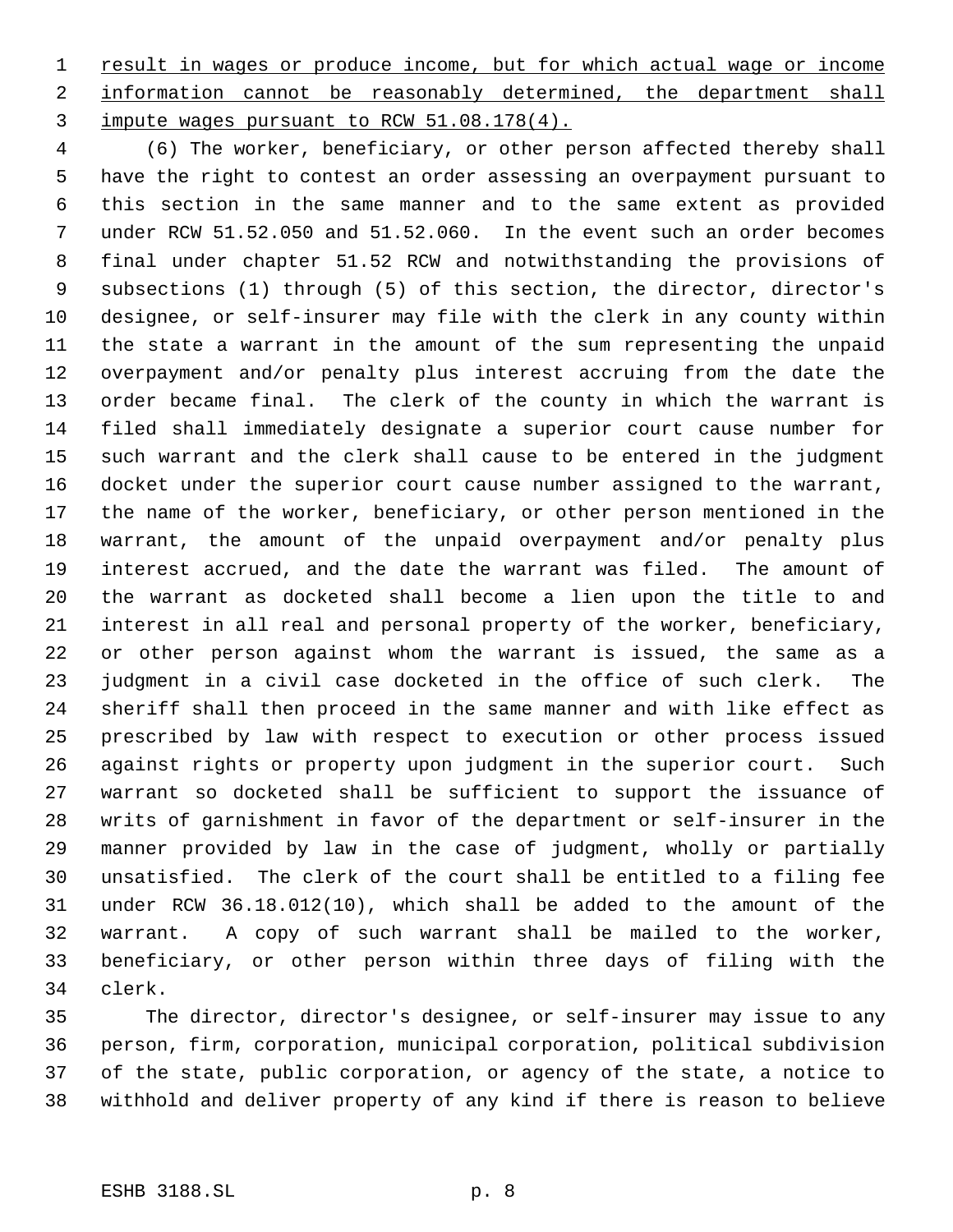that there is in the possession of such person, firm, corporation, municipal corporation, political subdivision of the state, public corporation, or agency of the state, property that is due, owing, or belonging to any worker, beneficiary, or other person upon whom a warrant has been served for payments due the department or self- insurer. The notice and order to withhold and deliver shall be served by certified mail accompanied by an affidavit of service by mailing or served by the sheriff of the county, or by the sheriff's deputy, or by any authorized representative of the director, director's designee, or self-insurer. Any person, firm, corporation, municipal corporation, political subdivision of the state, public corporation, or agency of the state upon whom service has been made shall answer the notice within twenty days exclusive of the day of service, under oath and in writing, and shall make true answers to the matters inquired or in the notice and order to withhold and deliver. In the event there is in the possession of the party named and served with such notice and order, any property that may be subject to the claim of the department or self-insurer, such property shall be delivered forthwith to the director, the director's authorized representative, or self-insurer upon demand. If the party served and named in the notice and order fails to answer the notice and order within the time prescribed in this section, the court may, after the time to answer such order has expired, render judgment by default against the party named in the notice for the full amount, plus costs, claimed by the director, director's designee, or self-insurer in the notice. In the event that a notice to withhold and deliver is served upon an employer and the property found to be subject thereto is wages, the employer may assert in the answer all exemptions provided for by chapter 6.27 RCW to which the wage earner may be entitled.

 This subsection shall only apply to orders assessing an overpayment which are issued on or after July 28, 1991: PROVIDED, That this subsection shall apply retroactively to all orders assessing an overpayment resulting from fraud, civil or criminal.

 (7) Orders assessing an overpayment which are issued on or after July 28, 1991, shall include a conspicuous notice of the collection methods available to the department or self-insurer.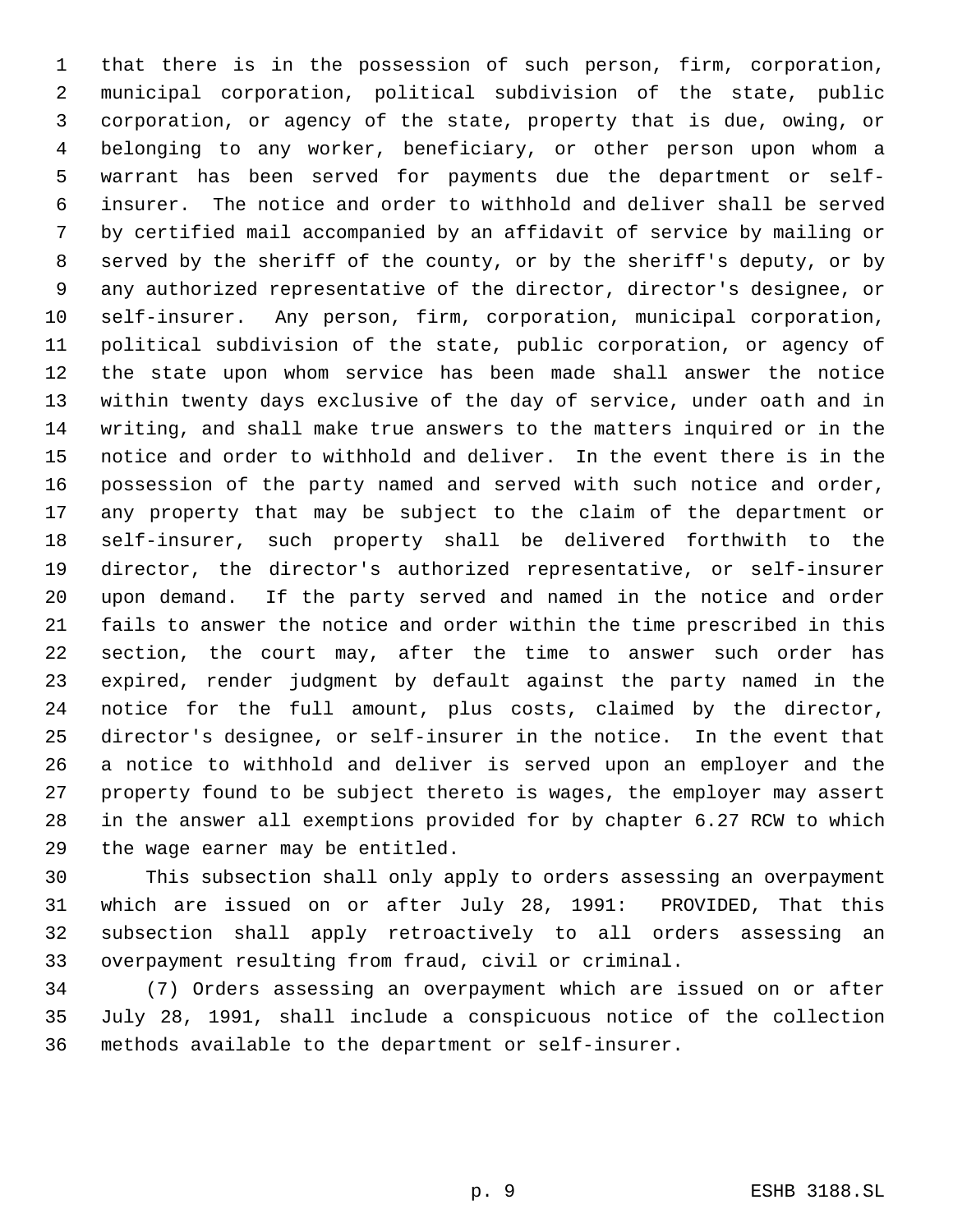**Sec. 8.** RCW 51.52.050 and 1987 c 151 s 1 are each amended to read as follows:

 Whenever the department has made any order, decision, or award, it shall promptly serve the worker, beneficiary, employer, or other person affected thereby, with a copy thereof by mail, which shall be addressed to such person at his or her last known address as shown by the records of the department. The copy, in case the same is a final order, decision, or award, shall bear on the same side of the same page on which is found the amount of the award, a statement, set in black faced type of at least ten point body or size, that such final order, decision, or award shall become final within sixty days from the date the order is communicated to the parties unless a written request for reconsideration is filed with the department of labor and industries, Olympia, or an appeal is filed with the board of industrial insurance appeals, Olympia: PROVIDED, That a department order or decision making demand, whether with or without penalty, for repayment of sums paid to a provider of medical, dental, vocational, or other health services rendered to an industrially injured worker, shall state that such order or decision shall become final within twenty days from the date the order or decision is communicated to the parties unless a written request for reconsideration is filed with the department of labor and industries, Olympia, or an appeal is filed with the board of industrial insurance appeals, Olympia.

 Whenever the department has taken any action or made any decision relating to any phase of the administration of this title the worker, beneficiary, employer, or other person aggrieved thereby may request reconsideration of the department, or may appeal to the board. In an appeal before the board, the appellant shall have the burden of proceeding with the evidence to establish a prima facie case for the relief sought in such appeal: PROVIDED, That in an appeal from an 31 order of the department that alleges ((fraud)) willful misrepresentation, the department or self-insured employer shall initially introduce all evidence in its case in chief. Any such person aggrieved by the decision and order of the board may thereafter appeal to the superior court, as prescribed in this chapter.

 NEW SECTION. **Sec. 9.** Section 7 of this act applies to willful misrepresentation determinations issued on or after July 1, 2004.

# ESHB 3188.SL p. 10